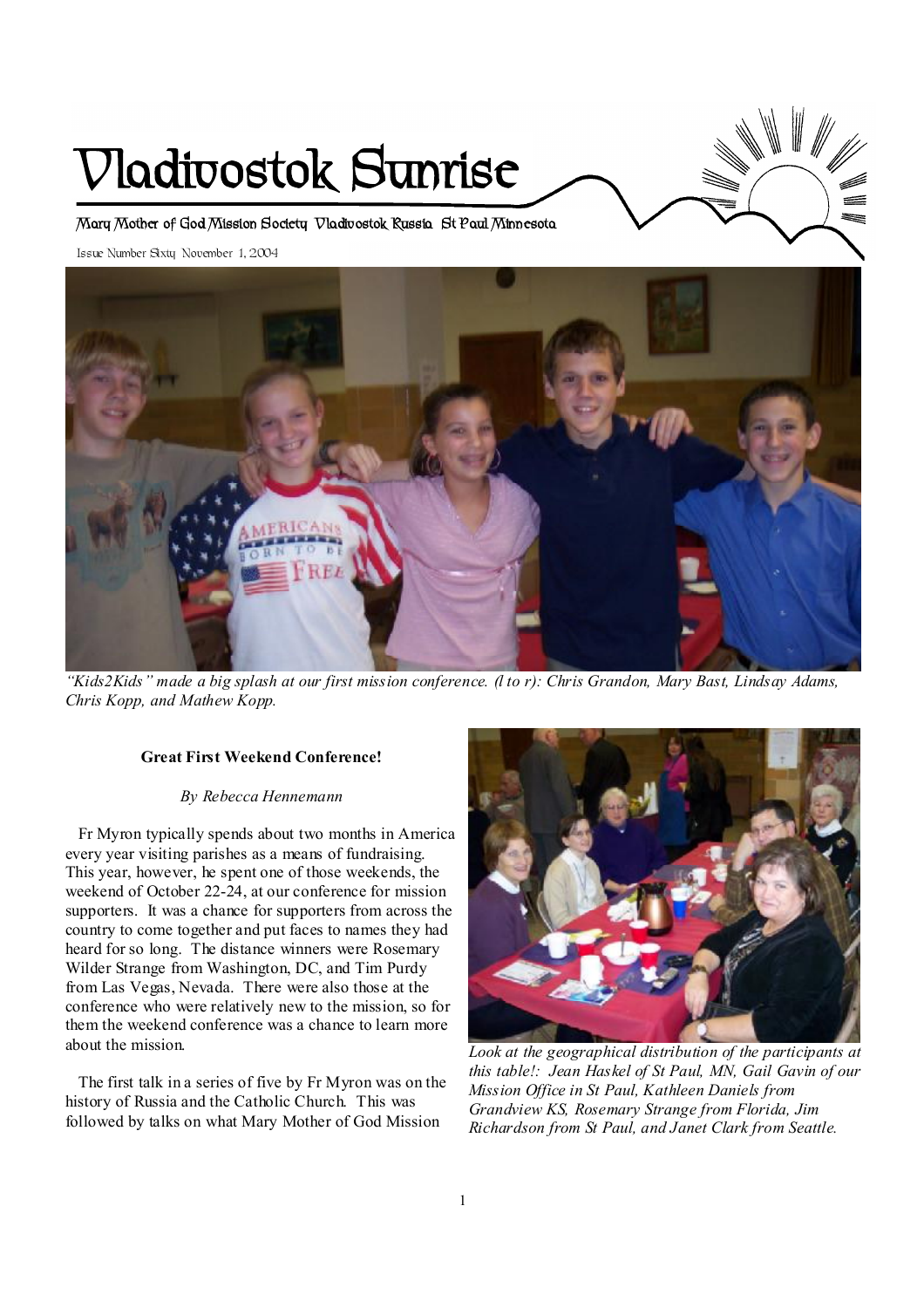

*Sanctuary of St Angnes Church in St Paul MN where the conference was held.* 

*Lucy and Jerry Alfveby who have been so faithful to our newsletter crew from Nativity Parish in St Paul.* 



Society is all about: obstacles, openings and in-betweens with the Russian government; understanding the Russian culture; and the future for Russia and the mission. Sandie Sonnen, long-time mission worker, said that every time she heard Fr Myron speak she was amazed at how much new information she learned. Jim Richardson, a conference attendee, said, "Every time Fr Myron gave a new talk it was like hearing from a new speaker. It was never the same thing twice." The variation in talks was part of the reason why the conference was such a success. There were also round tables on various aspects of mission work, and attendees were able to make suggestions and propose new programs, as well as get to know one another.

 "Kids2Kids", our new youth mission club, is another reason many people enjoyed the conference. Youth involvement is something the mission has needed to actively incorporate, and this conference was the perfect opportunity to start. Five youth from different parts of the

nation came together in St Paul for the kickoff meeting of the club, which they call Kids 2 Kids, or K2K. Their goal is to help the kids in Russia, especially the street kids and orphans. Every three months they will be united in a different activity: raising money for the Russian kids, praying the rosary, offering masses or collecting toys to send with mission teams. It was inspiring for many adults at the conference to see the vigorous enthusiasm of the youth. The kids' questions, hopes for the mission and zeal in helping were amazing, said one conference attendee. One highlight for all was a skit the K2K put on to introduce their new group. It was also a means of aftermeal entertainment for everyone in attendance Saturday night. The skit was a parody of an Oprah show with guest appearances from the new K2K members as well as presidential candidates. Kids 2 Kids founding member Mary Bast gave up a birthday party at home in St. Louis, Missouri to travel nine hours with her mom for the conference. She said of the weekend: "It was the best weekend of my whole entire life! I became closer to God, and I met all the people I've been longing to meet. I feel an



*There were panel discussions, here including Susan Gray, Kelly Whittier, Mission Coordinator Sandra Sonnen, and .* 

*The kids kept us in stitches!* 

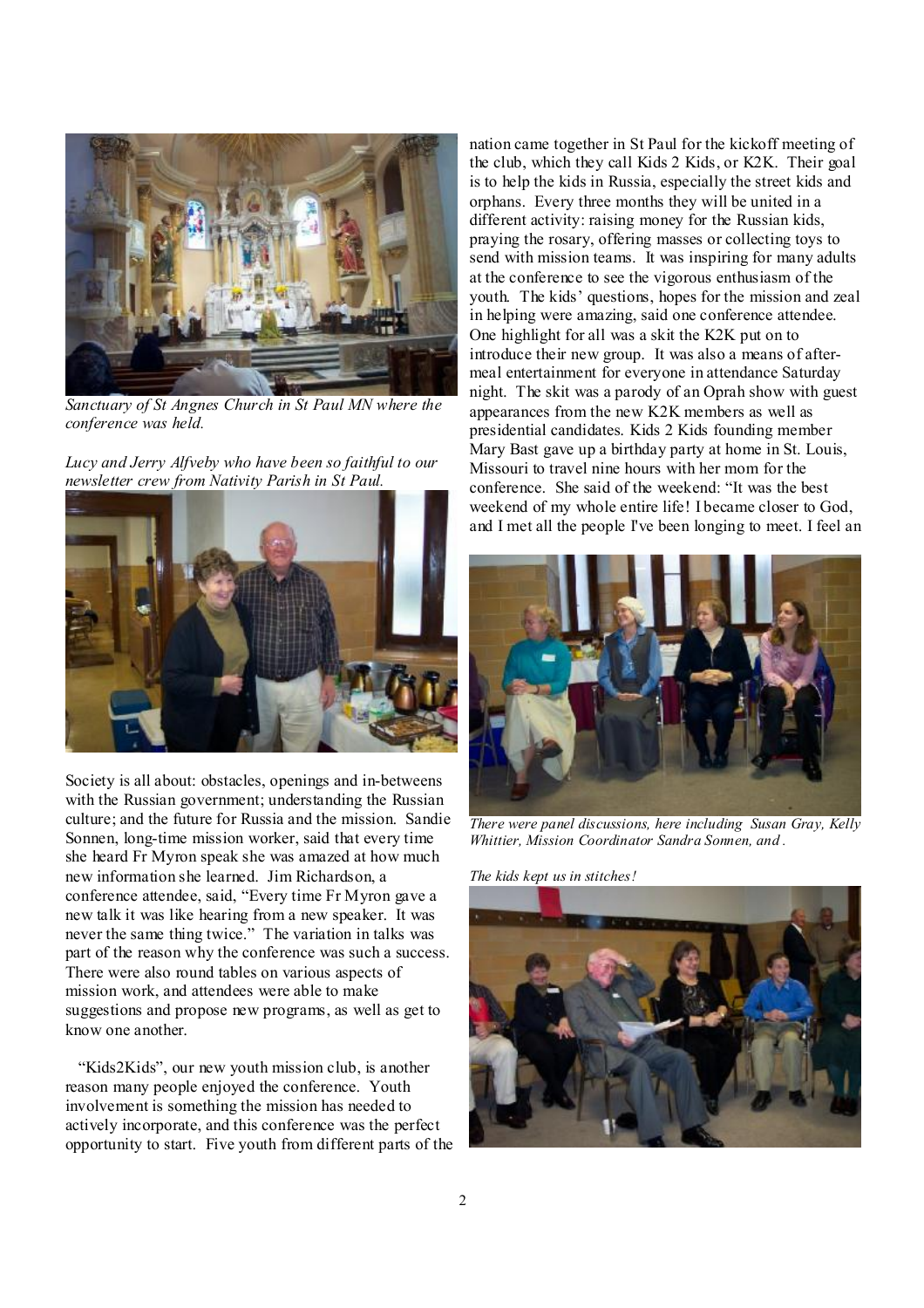even stronger tug at my heart for the orphans and street children."

 Spending three days together was the perfect chance to bond with other mission supporters. Dave Sonnen said, "It was time to leave and everybody kept hugging, 15 times!" Most would agree that the weekend conference spent with Fr Myron was a success. Shall we look forward to next year?



*"You mean you didn't get tired after 6 hours of lectures?"* 

*This is the best picture I could find of Fr Torborg! But that is "Kerry" and "Bush" battling it out!* 



## **How to Communicate with Us**

## **Office in Russia:**

**Phone:** 011-7-4232-26-96-14 **FAX:** 011-7-4232-26-96-16 **E-mail:** [myron@catholic.vladivostok.ru](mailto:myron@catholic.vladivostok.ru) [daniel@catholic.vladivostok.ru](mailto:daniel@catholic.vladivostok.ru) [CARITAS@mail.primorye.ru](mailto:CARITAS@mail.primorye.ru) **Internet:** Russian language: [www.catholic.vladivostok.ru](http://www.catholic.vladivostok.ru)

Please do **not** send any **donations** of any kind directly to Russia. For donation information, see below.

**Letters** without donations can be sent to: Most Holy Mother of God Catholic Parish Volodarskovo 22 690001 Vladivostok RUSSIA

### **Office in America:**

**Phone and FAX:** (651)227-0208 **E-mail:** [usoffice@vladmission.org](mailto:usoffice@vladmission.org) **Internet:** English language: [www.vladmission.org](http://www.vladmission.org)

**Donations** of money and **letters** should be sent to: Mary Mother of God Mission Society 1854 Jefferson Ave St Paul MN 55105-1662

Or you can donate from your credit card through our web site. Your donations are tax-deductible. You will receive any required receipt for IRS tax purposes by return mail.

**Donations** in kind. If you have items that you think we can use, please contact Mrs Sandra Sonnen at the Mission Office in St Paul giving a complete list of items.

#### **Sisters in Jesus the Lord**

[www.cjd.cc](http://www.cjd.cc) 525 Thomas Ave St. Paul, MN 55103 (651)230-3337

**Vladivostok Sunrise** Edited and Produced in Russia by V Rev Myron Effing, C.J.D. Printed by the Sisters of St Peter Claver, St Paul, Minnesota. Assembled for mailing by Nativity Parish, St Paul, Minnesota. Mailed by Mary Mother of God Mission Society, St Paul, Minnesota. Authors are noted if other than the editor. A full color version of the *Sunrise* is available at [www.vladmission.org](http://www.vladmission.org)

**Remember "Mary Mother of God Mission Society" in your will.**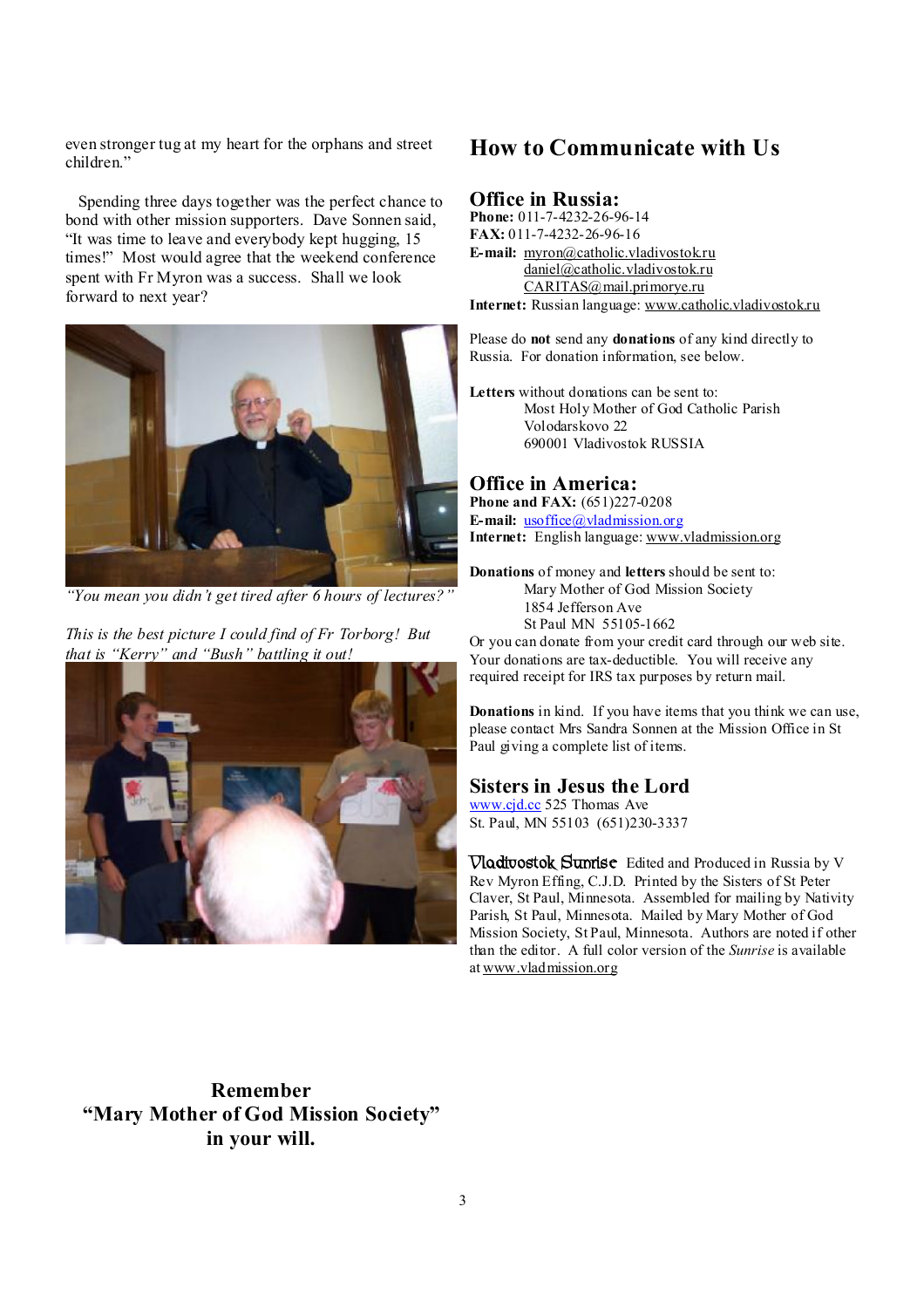# **What do Steubenville and Vladivostok have in common?**

#### *By Rebecca Hennemann*

 In May of 2004 the Franciscan University of Steubenville sent a mission team to Vladivostok, Russia. The university participates in numerous missions all over the world, and last summer, for the first time, they went to Russia. A team of 15 students traveled to the Far East, armed with bibles for evangelization. They got the chance to see firsthand the lingering effects of communism. One student said, "Every one of us came back a changed person . . . we started entertaining the idea of coming back and living there. . . that's how much we fell in love with it. Russia will never leave my heart."



*Leigh and Joseph got into native costume.* 

 During Fr Myron's recent visit to the United States, he had the opportunity to visit the Steubenville campus. He met with the president of the university, Fr Terrence Henry, as well as students interested in traveling to Russia, and gave several talks about the Russian church.

 Once again the university plans on sending a mission team to the Vladivostok mission. They will be going in May 2005. For more information on Franciscan University of Steubenville you may check them out at [www.franciscan.edu](http://www.franciscan.edu)



*Painting windows at the Hospice.* 

*Playing with the kids in Lesozovodsk.* 

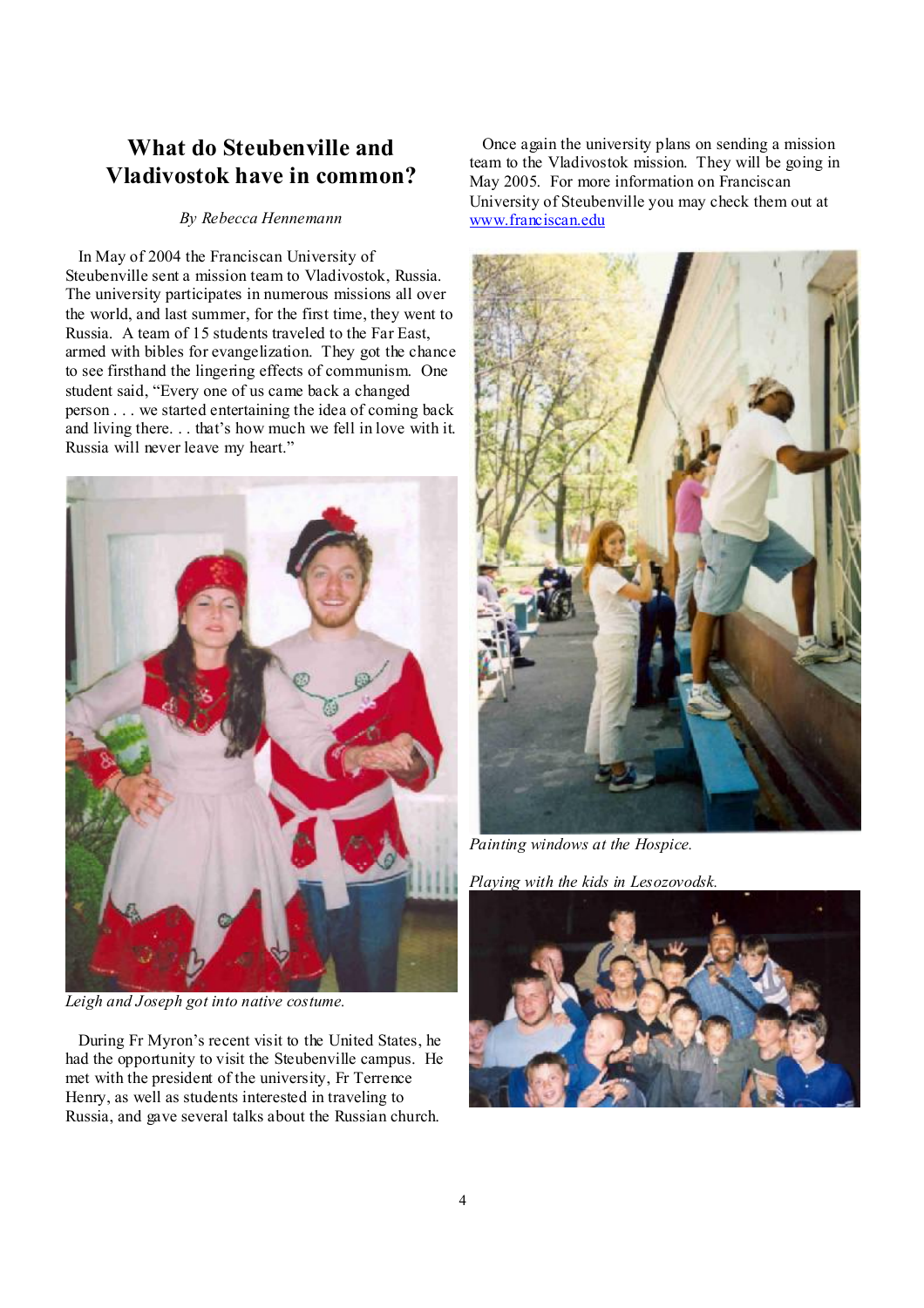

we were a little slow because of Bogdan (11 y.e) - he could not catch up with the tempo of the march, so the boys were giving him "back riding". But still, if we would continue that "fast" we would miss the ferry. The next one would be in three hours and the parents would get worried and the homework would not be done in time for school tomorrow. But another islander gave us a jolly ride directly to the already approaching ferry. We crossed the Straight of Peter the Great and met the boys' waiting parents. We agreed to have our next meeting in our troop room at Public School # 9."- -Scoutmaster Denis Bondaryev filled us in on these details.

## **Progress with our Scouts**

*By Denis Bondaryev* 

One of the highlights of the 2004 summer camping program was the Scout Camp! All the boys who attended our parish catechetical camp were invited to continue at Sod Gorod into the Scout camp, and other non-Catholic boys joined them, from nearly all of our Primorye parish cities. Besides camping and nature skills, the Scouts made several hikes to beauty spots on the Vladivostok peninsula between Amursky Bay and Ussurisky Bay. After the boys had experience and had gotten to know one another, they chose a leader for the troop in each city. It was decided to have four camps per year during the four school holidays, and meanwhile they are learning the scout honor code and planning their activities for this school year.

The Vladivostok troop –1860 (Their troop number is the founding date of Vladivostok)—made an overnight trip to Russian Island to clean up and prepare an apartment which the city had given to the "Just Say No To Drugs and Alcoholism" organization as a site for AA meetings and a place to begin alcohol rehabilitation. Their main objective was a "good deed" for those addicted. They also organized night patrols, had a training session in shooting air guns and in safe cliff climbing, and the sea was quite warm for swimming.

"We cleaned our camp on the beach and cleared the base at 12.00 headed toward the dock to catch the ferry to the mainland again by foot, but now all geared up except for the food which we gave to the elderly lady, who watches the AA apartment while it's not in use. On the way back



*Pointing out the route on the trek across the Peninsula.* 

*The map of their trek.* 

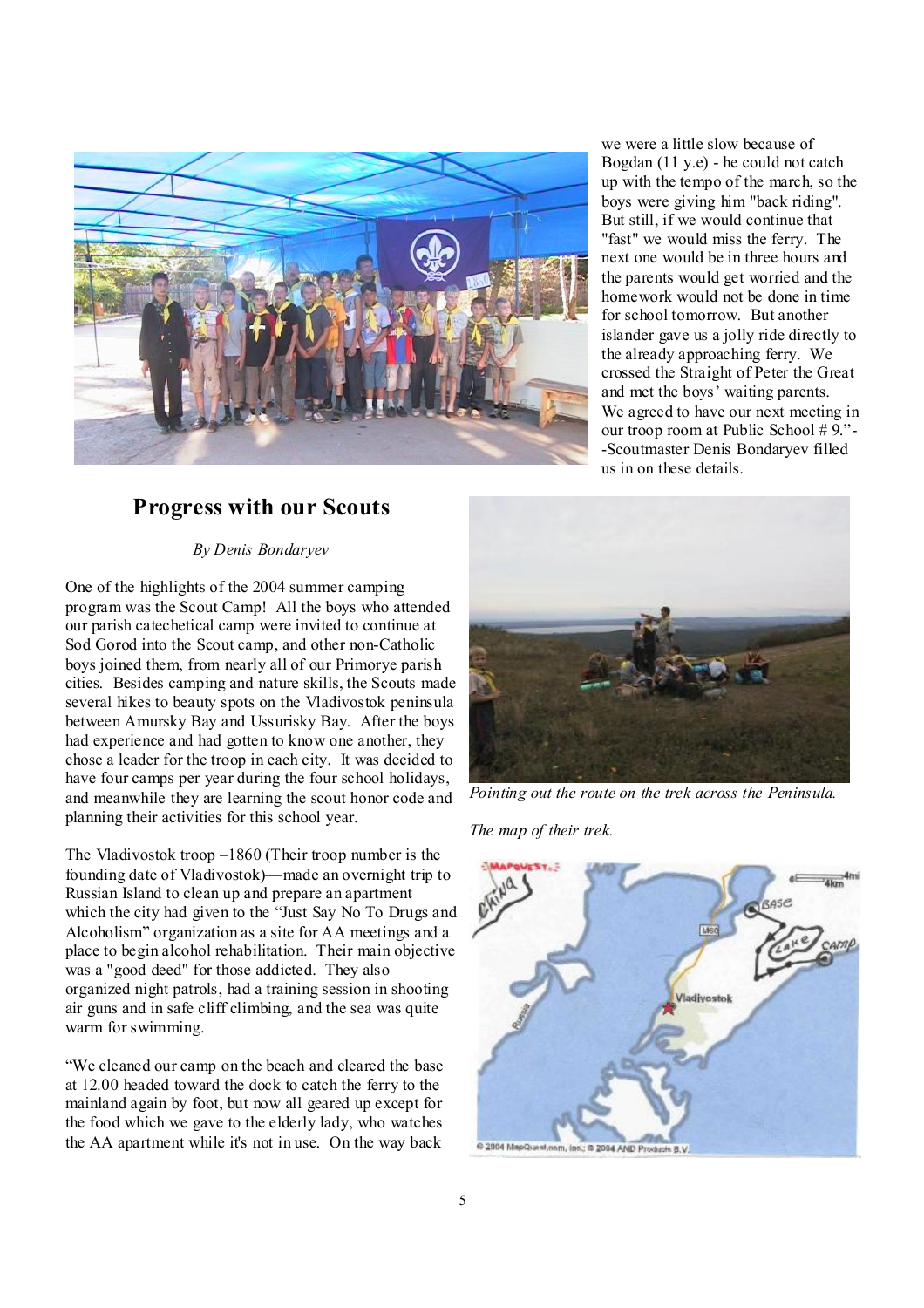

*Around the campfire.* 

At a later meeting, the troop choose the design of 1860 troop symbol --"Pegasus"-- and our troop flag. They had a discussion of their individual good deeds of the past week, and made further plans of the good that they could as a troop. And the boys said they have friends interested in joining the troop. It was decided to meet their friends and to teach them basics about scouting: the goal, knots, first aid. Also they started to get their uniforms ready for the coming marching drills and just to gear up a bit. The four leaders will ready their troops for the 9th of May Victory parade, and continue to invite new members to their troops. Finally, they made plans to get ready for the summer camp in 2005 to pass the scout test. Parishioner Lilia Nikolayevna kindly agreed to finish our flag despite her poor health.

*Practicing his aim in the morning fog at Sod Gorod.* 



## **News Notes**

*by V Rev Myron Effing, C.J.D.*

● Because of the low birthrate of these last ten years of financial crisis in Russia, many schools have few children and empty classrooms. Our new mayor, Mr Nikolaev, said that these empty premises MUST be used for the benefit of the city, so any school which has empty premises must find constructive ways to use them. So we immediately offered to the local school to help begin a scout troop at the school, and the boys can use an empty classroom for their meetings. Naturally there could be a girl's troop, too, but our main interest is in the formation of men, what with Russia already be a matriarchal society where girls gets lots of training from their moms and grandmas. It is the boys who suffer from absent fathers just the same as inner-city communities in America. Women control the homes, small as they are. There is no public area "outside the house" where the men can exert their masculinity, so the only "image" left for men is the military. Now President Putin is trying to promote sports, but all the doping shown by the Olympics leaves a bad taste in the mouth for Russians, too. We hope that the scouts can fill a real need. Our successful summer scout camp shows that we can do it. Incidentally, we have to do it ourselves! American scout organizations say they won't help unless we are officially part of the international scout organization. To be part of an international scout organization, we have to belong to the Russian scout organization. The Russian scout organization was suspended from the international scout organization for non-payment of dues! So there you have it! We are on our own. Anyway, troop 1860 is already organized (the number reflects the founding date of Vladivostok). The Nakhodka and Lesozovodsk troops are on the way. We need uniforms, we need to sew our symbols, and we need to translate merit badge booklets.

● A parish family with five kids just came to ask me if there is any possibility of getting a loan from benefactors so that they can buy an apartment. They have been living in a rented apartment--paying rent each month--which means they have gained nothing but a roof over their heads for that temporary time. Now their landlady herself wants to come from Irkutsk to live in that apartment, so they are out. But again the question is the lose of rent money, for, if they rented from us under contract of "rentto-buy" like Viktor did, they would have some equity after paying years of rent and could become owners. They can pay 5% interest. The apartment would remain in the name of one of us priests until it was paid for.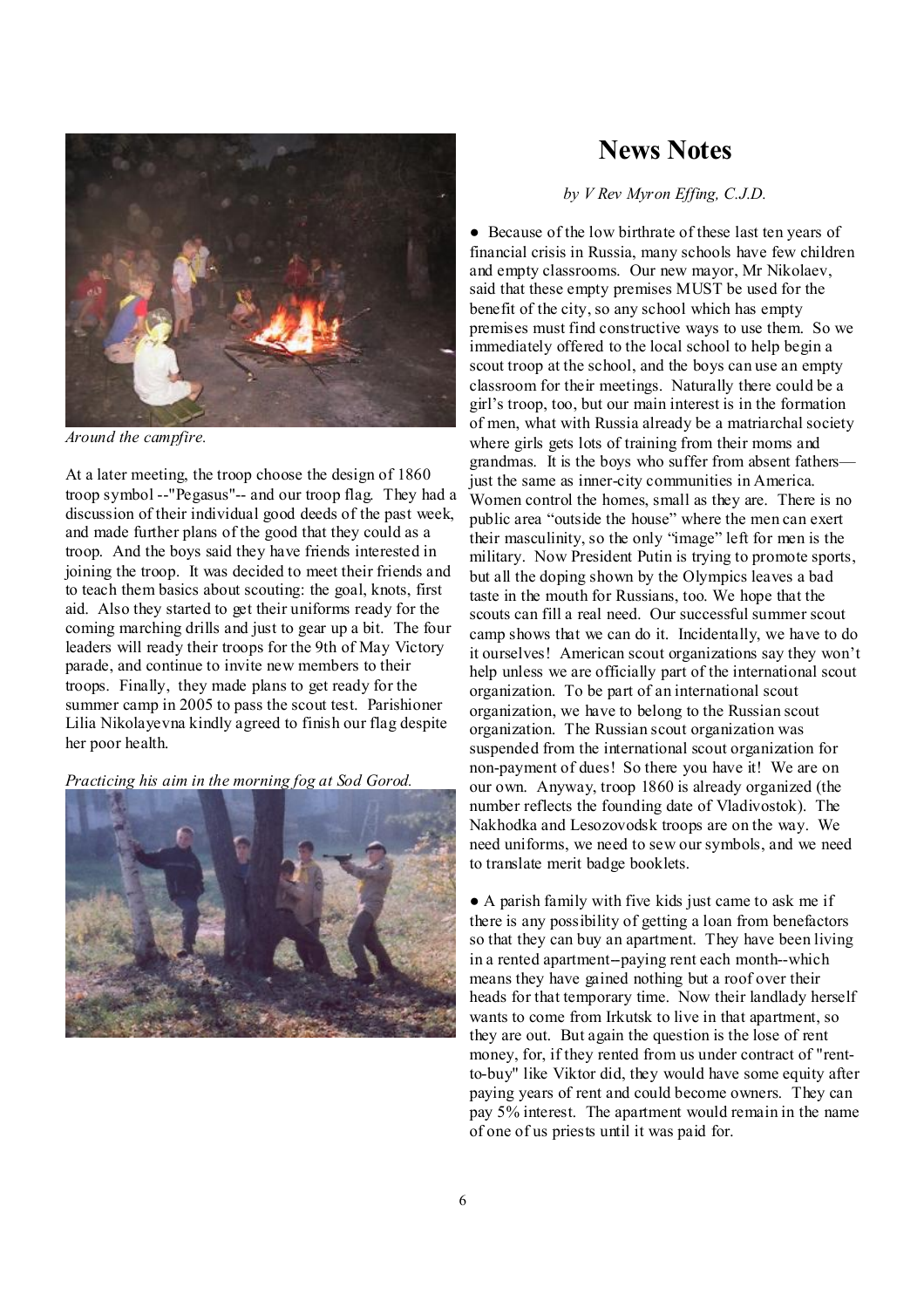● Our Bishop Cyril Klimovich has appointed Mr Viktor Anisimov as the Trustee of our parish of the Most Holy Mother of God in Vladivostok. The Russian Federation's "Law About Religion" does not allow a foreigner to be the head of a Russian religious organization, so in addition to a pastor, each parish in our state now has a trustee who is the Russian citizen responsible in civil law for the parish. According to the Canon Law of the Church, the pastor is still head of the parish. Viktor has been a member of our parish almost from its refoundation in 1991. He is a convert from Krishnaism and Adventism, and has worked for the parish for many years already as translator, interpreter, and internet catechist. He has written and produced many brochures on the Catholic faith, and is the theological censor for our materials printed in the Russian language. Viktor and his wife Natasha have two children. They both have been volunteers in the first Women's Support Center, and have participated in many youth activities of our parish. Their two children, Veronica and Cyril, are familiar to our benefactors from the video production by Ted Lewis about our parish.



*New Trustee of the Most Holy Mother of God Parish in Vladivostok, Viktor Anisimov.*

● Father Sebastian D'Silva returned to Vladivostok on a new visa on October 27, and Father Daniel Maurer returned on October 28. Fr Sebastian said he had to wait an hour at the airport in Moscow for the border agents to check out his visa. He is the first of us three priests to return after our "visa crisis" of 2004.

• Children's Hospital  $# 3$  in Vladivostok is the orphanage most visited by our mission travelers, and where parish volunteers regularly work and play with the children, and where we have the "milk program" for providing added nutrition to the children. Recently they asked us to provide water heaters, as theirs were already all broken. The St Vincent de Paul Society arranged for, purchased, and installed the new heaters, Igor Radzyuk and Denis Bondaryev being the movers on this project, with money provided by the St Vincent de Paul Society in Dayton,

Ohio, Bowie MD, and Detroit, MI. An additional problem of the orphanage is the absence of any playground equipment so that the children can get some sun and vitamin D. The Chief Doctor asked SVDP to help out to organize a playground for the kids in a manner of a regular kindergarten play yard and provided us with some pictures and sketches of the needed equipment. Anybody want to help?

• After many years of being officially "closed" for repairs, Volodarskovo Street, where our church is located in Vladivostok, finally has a new look with a fresh coat of asphalt. Already 13 years ago the road was damaged by the waters of a large typhoon. Then construction of new high rises opened it up for the laying of water and sewer lines. It was left almost impassibled. Our parishioners called it the "war front road". Now they can walk up to the church without wading through the mud. Thanks to the City of Vladivostok.



*Viktor Anisimov showing the newly asphalted street.* 

● Father Michael Shields who is the pastor of Nativity Parish in Magadan, our staff theologian Kirill Voitzel, and Fr Myron have been working on a proposal to present to the Russian Bishops' Conference about a training program for permanent deacons. Russia currently does not have a permanent deacon program, but six men from our deanery have petitioned the bishop for ordination has deacons. We need native clergy, and deacons would help fill that need, especially if for some reason foreign priests could not get visas. The small number of widely scattered Catholics means that parishes are small, but we have many of them. Having deacons would allow them to pastor parishes, with priests doing more supervisory work and celebrating mass and confessions. The Orthodox Church has permanent deacons, so this would make our church more understandable to the Russians. Our catechists already must preach, and ordination would give them the grace of the sacrament to help them.